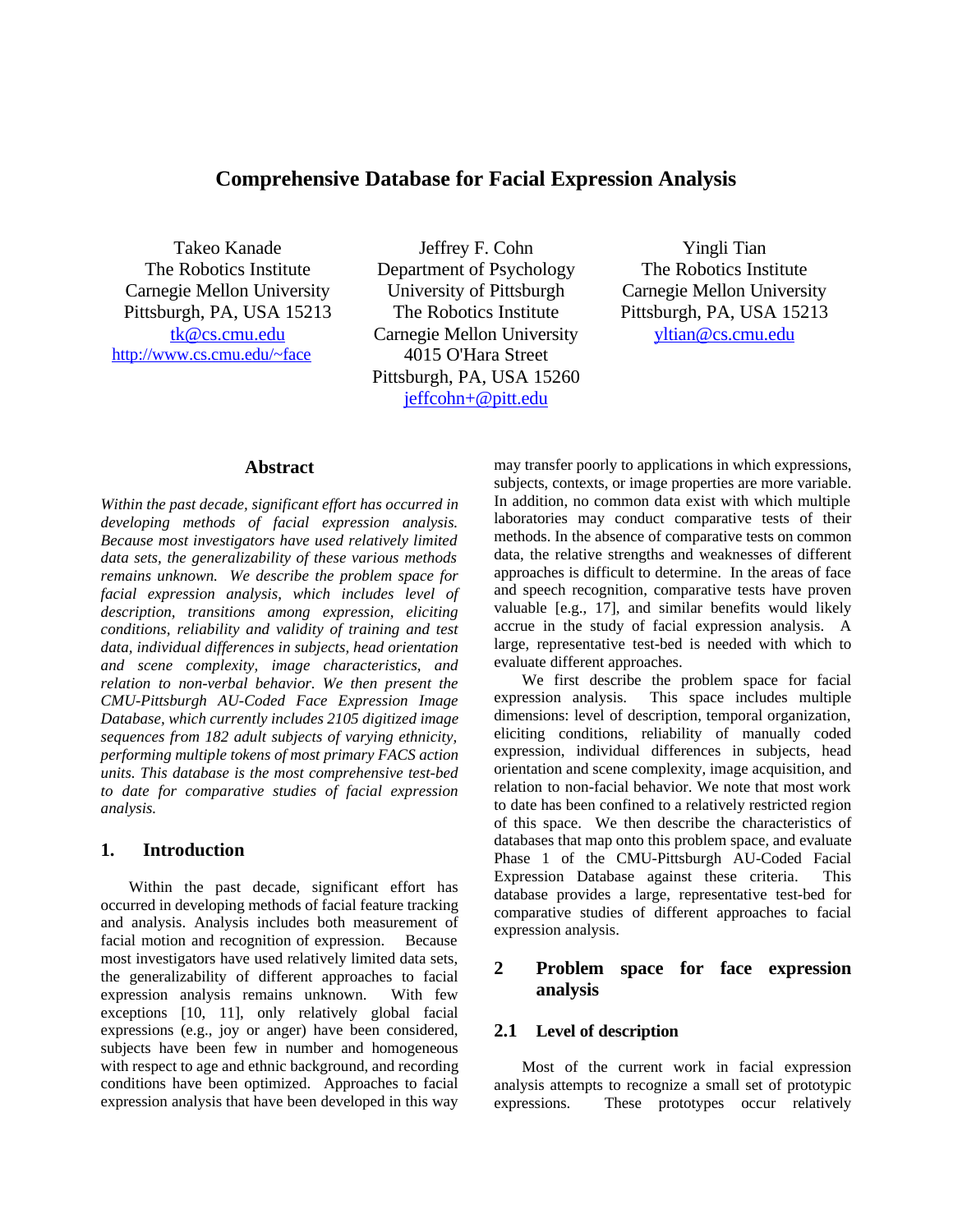infrequently, however, and provide an incomplete description of facial expression [11]. To capture the subtlety of human facial expression, fine-grained description of facial expression is needed. The Facial Action Coding System [FACS: 4] is a human-observerbased system designed to detect subtle changes in facial features. Viewing videotaped facial behavior in slow motion, trained observers can manually FACS code all possible facial displays, which are referred to as action units (AU) and may occur individually or in combinations.

FACS consists of 44 action units. Thirty are anatomically related to contraction of a specific set of facial muscles (Table 1) [22]. The anatomic basis of the remaining 14 is unspecified (Table 2). These 14 are

referred to in FACS as miscellaneous actions. Many action units may be coded as symmetrical or asymmetrical. For action units that vary in intensity, a 5 point ordinal scale is used to measure the degree of muscle contraction.

Although Ekman and Friesen proposed that specific combinations of FACS action units represent prototypic expressions of emotion, emotion-specified expressions are not part of FACS; they are coded in separate systems, such as EMFACS [8]. FACS itself is purely descriptive and includes no inferential labels. By converting FACS codes to EMFACS or similar systems, face images may be coded for emotion-specified expressions (e.g., joy or anger) as well as for more molar categories of positive or negative emotion [13].

| AU             | <b>Facial muscle</b>                                                          | <b>Description of muscle movement</b>                                                                                                  |
|----------------|-------------------------------------------------------------------------------|----------------------------------------------------------------------------------------------------------------------------------------|
| $\mathbf{1}$   | Frontalis, pars medialis                                                      | Inner corner of eyebrow raised                                                                                                         |
| $\overline{2}$ | Frontalis, pars lateralis                                                     | Outer corner of eyebrow raised                                                                                                         |
| $\overline{4}$ | Corrugator supercilii, Depressor supercilii                                   | Eyebrows drawn medially and down                                                                                                       |
| 5              | Levator palpebrae superioris                                                  | Eyes widened                                                                                                                           |
| 6              | Orbicularis oculi, pars orbitalis                                             | Cheeks raised; eyes narrowed                                                                                                           |
| 7              | Orbicularis oculi, pars palpebralis                                           | Lower eyelid raised and drawn medially                                                                                                 |
| 9              | Levator labii superioris alaeque nasi                                         | Upper lip raised and inverted; superior part of the<br>nasolabial furrow deepened; nostril dilated by the<br>medial slip of the muscle |
| 10             | Levator labii superioris                                                      | Upper lip raised; nasolabial furrow deepened producing<br>square-like furrows around nostrils                                          |
| 11             | Levator anguli oris (a.k.a. Caninus)                                          | Lower to medial part of the nasolabial furrow deepened                                                                                 |
| 12             | Zygomaticus major                                                             | Lip corners pulled up and laterally                                                                                                    |
| 13             | Zygomaticus minor                                                             | Angle of the mouth elevated; only muscle in the deep<br>layer of muscles that opens the lips                                           |
| 14             | <b>Buccinator</b>                                                             | Lip corners tightened. Cheeks compressed against teeth                                                                                 |
| 15             | Depressor anguli oris (a.k.a. Triangularis)                                   | Corner of the mouth pulled downward and inward                                                                                         |
| 16             | Depressor labii inferioris                                                    | Lower lip pulled down and laterally                                                                                                    |
| 17             | Mentalis                                                                      | Skin of chin elevated                                                                                                                  |
| 18             | Incisivii labii superioris andIncisivii labii<br>inferioris                   | Lips pursed                                                                                                                            |
| 20             | Risorius w/ platysma                                                          | Lip corners pulled laterally                                                                                                           |
| 22             | Orbicularis oris                                                              | Lips everted (funneled)                                                                                                                |
| 23             | Orbicularis oris                                                              | Lips tightened                                                                                                                         |
| 24             | Orbicularis oris                                                              | Lips pressed together                                                                                                                  |
| 25             | Depressor labii inferioris, or relaxation of<br>mentalis, or orbicularis oris | Lips parted                                                                                                                            |
| 26             | Masseter; relaxed temporal<br>and internal<br>pterygoid                       | Jaw dropped                                                                                                                            |
| 27             | Pterygoids and digastric                                                      | Mouth stretched open                                                                                                                   |

**Table 1. FACS Action Units.**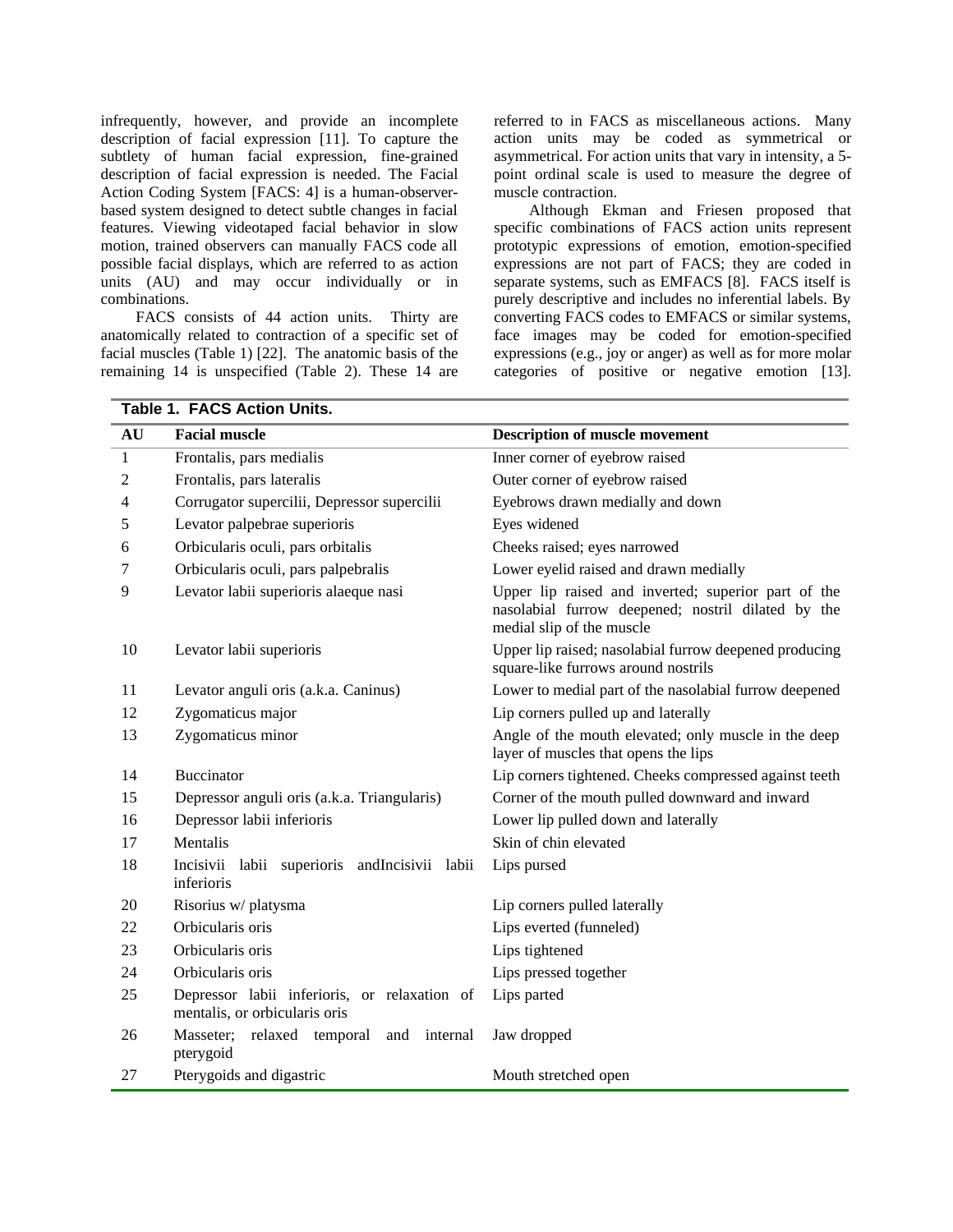| 28 | Orbicularis oris                                                                   | Lips sucked        |
|----|------------------------------------------------------------------------------------|--------------------|
| 41 | Relaxation of levator palpebrae superioris                                         | Upper eyelid droop |
| 42 | Orbicularis oculi                                                                  | Evelid slit        |
| 43 | Relaxation of levator palpebrae superioris;<br>orbicularis oculi, pars palpebralis | Eyes closed        |
| 44 | Orbicularis oculi, pars palpebralis                                                | Eyes squinted      |
| 45 | Relaxation of levator palpebrae superioris;<br>orbicularis oculi, pars palpebralis | Blink              |
| 46 | Relaxation of levator palpebrae superioris;<br>orbicularis oculi, pars palpebralis | Wink               |

**Table 2. Miscellaneous Actions. AU Description of Movement** 8 Lips toward 19 Tongue show 21 Neck tighten 29 Jaw thrust 30 Jaw sideways 31 Jaw clench 32 Bite lip 33 Blow 34 Puff 35 Cheek suck 36 Tongue bulge<br>37 Lin wine Lip wipe 38 Nostril dilate 39 Nostril compress

#### **2.2 Transitions among expressions**

A simplifying assumption in previous research is that expressions are singular and begin and end from a neutral position. In reality, facial expression is more complex, especially at the level of action units. Action units may occur in combinations or show serial dependence. Transitions from action units or combination of actions to another may involve no intervening neutral state. Parsing the stream of behavior is an essential requirement of a robust facial analysis system, and training data are needed that include dynamic combinations of action units, which may be either additive or non-additive.

An example of an additive combination is smiling (AU 12) with mouth opening, which would be coded as AU 12+25, AU 12+26, or AU 12+27 depending on the degree of lip parting and whether and how far the mandible was lowered. In the case of AU 12+27, for instance, the facial analysis system would need to detect transitions among all three levels of mouth opening while continuing to recognize AU 12, which may be simultaneously changing in intensity.

Non-additive combinations represent further complexity. Following usage in speech science, we refer to these interactions as co-articulation effects. An example is the combination AU 12+15, which often occurs in embarrassment. While AU 12 raises the cheeks, its action on the lip corners is modified by the downward action of AU 15. The resulting appearance change is highly dependent on timing. The downward action of the lip corners may occur either simultaneously or sequentially. To be comprehensive, a database should include individual action units and both additive and non-additive combinations, especially those that involve coarticulation effects. A classifier trained only on single action units may perform poorly for combinations in which co-articulation effects occur.

#### **2.3 Deliberate versus spontaneous expression**

Most face expression data have been collected by asking subjects to perform a series of expressions. These directed facial action tasks may differ in appearance and timing from spontaneously occurring behavior [5]. Deliberate and spontaneous facial behavior are mediated by separate motor pathways, the pyramidal and extra-pyramidal motor tracks, respectively [16]. As a consequence, fine-motor control of deliberate facial actions is often inferior and less symmetric to that which occurs spontaneously. Many people, for instance, are able to raise their outer brows spontaneously while leaving their inner brows at rest; few can perform this action voluntarily. Spontaneous depression of the lip corners (AU 15) and raising and narrowing the inner corners of the brow  $(AU 1+4)$  are common signs of sadness. Without training, few people can perform these actions deliberately, which incidentally is an aid to lie detection [5]. Differences in the temporal organization of spontaneous and deliberate facial actions are particularly important in that many pattern recognition approaches, such as Hidden Markov Modeling, are highly dependent on the timing of appearance change. Unless a database includes both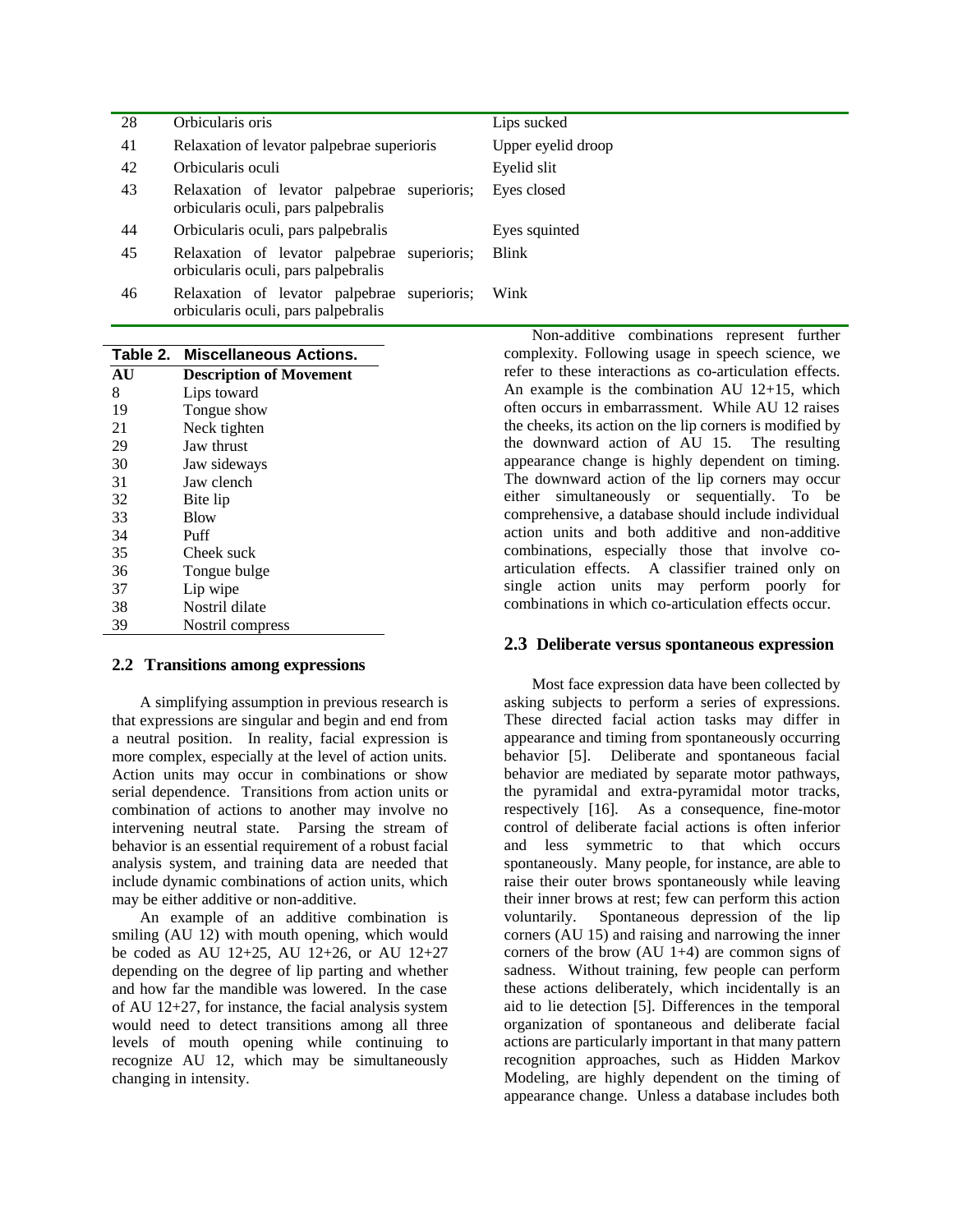deliberate and spontaneous facial actions, it will likely prove inadequate for developing face expression methods that are robust to these differences.

### **2.4 Reliability of expression data**

When training a system to recognize facial expression, the investigator assumes that training and test data are accurately labeled. This assumption may or may not be accurate. Asking subjects to perform a given action is no guarantee that they will. To ensure internal validity, expression data must be manually coded, and the reliability of the coding verified. Inter-observer reliability can be improved by providing rigorous training to observers and monitoring their performance. FACS coders must pass a standardized test, which ensures (initially) uniform coding among international laboratories. Monitoring is best achieved by having observers independently code a portion of the same data. As a general rule, 15% to 20% of data should be comparison coded. To guard against drift in coding criteria [12], re-standardization is important. In assessing reliability, coefficient kappa [7] is preferable to raw percentage of agreement, which may be inflated by the marginal frequencies of codes. Kappa quantifies inter-observer agreement after correcting for level of agreement expected by chance.

### **2.5 Individual differences among subjects**

Face shape, texture, color, and facial and scalp hair vary with sex, ethnic background, and age [6, 23]. Infants, for instance, have smoother, less textured skin and often lack facial hair in the brows or scalp. The eye opening and contrast between iris and sclera differ markedly between Asians and Northern Europeans, which may affect the robustness of eye tracking and facial feature analysis more generally. Beards, eyeglasses, or jewelry may obscure facial features. Such individual differences in appearance may have important consequence for face analysis. Few attempts to study their influence exist. An exception was a study by Zlochower [23]. They found that algorithms for optical flow and highgradient component detection that had been optimized for young adults performed less well when used in infants. The reduced texture of infants' skin, their increased fatty tissue, juvenile facial conformation, and lack of transient furrows may all have contributed to the differences observed in face analysis between infants and adults.

In addition to individual differences in appearance, there are individual differences in expressiveness, which refers to the degree of facial plasticity, morphology, frequency of intense expression, and overall rate of expression. Individual differences in these characteristics are well established and are an important aspect of individual identity [14]. (Incidentally, these individual differences could be used to augment the accuracy of face recognition algorithms). An extreme example of variability in expressiveness occurs in individuals who have incurred damage either to the facial nerve or central nervous system [16, 19, 21]. To develop algorithms that are robust to individual differences in facial features and behavior, it is essential to include a large sample of varying ethnic background, age, and sex, that includes people who have facial hair and wear jewelry or eyeglasses, and includes both normal and clinically impaired individuals.

### **2.6 Head orientation and scene complexity**

Face orientation relative to the camera, presence and actions of other people, and background conditions may influence face analysis. In the face recognition literature, face orientation has received deliberate attention. The FERET data base [17], for instance, includes both frontal and oblique views, and several specialized data bases have been collected to try to develop methods of face recognition that are invariant to moderate change in face orientation [20]. In the face expression literature, use of multiple perspectives is rare and relatively less attention has been focused on the problem of pose invariance. Most researchers assume that face orientation is limited to in-plane variation [1] or that out-of-plane variation is small [10, 11]. In reality, large out-ofplane variation in head position is common and often accompanies change in expression. Kraut [9] found that smiling typically occurs while turning toward another person. Camras [2] showed that infant surprise expressions often occur as the infant pitches her head back. To develop pose invariant methods of face expression analysis, image data are needed in which facial expression changes in combination with significant non-planar change in pose.

Scene complexity, such as background and presence of other people, potentially influences accuracy of face detection, feature tracking, and expression recognition. Most databases use image data in which the background is neutral or has a consistent pattern and only a single person is present in the scene. In natural environments, multiple people interacting with each other are likely to be present, and their effects need to be understood. Unless this variation is represented in training data, it will be difficult to develop and test algorithms that are robust to such variation.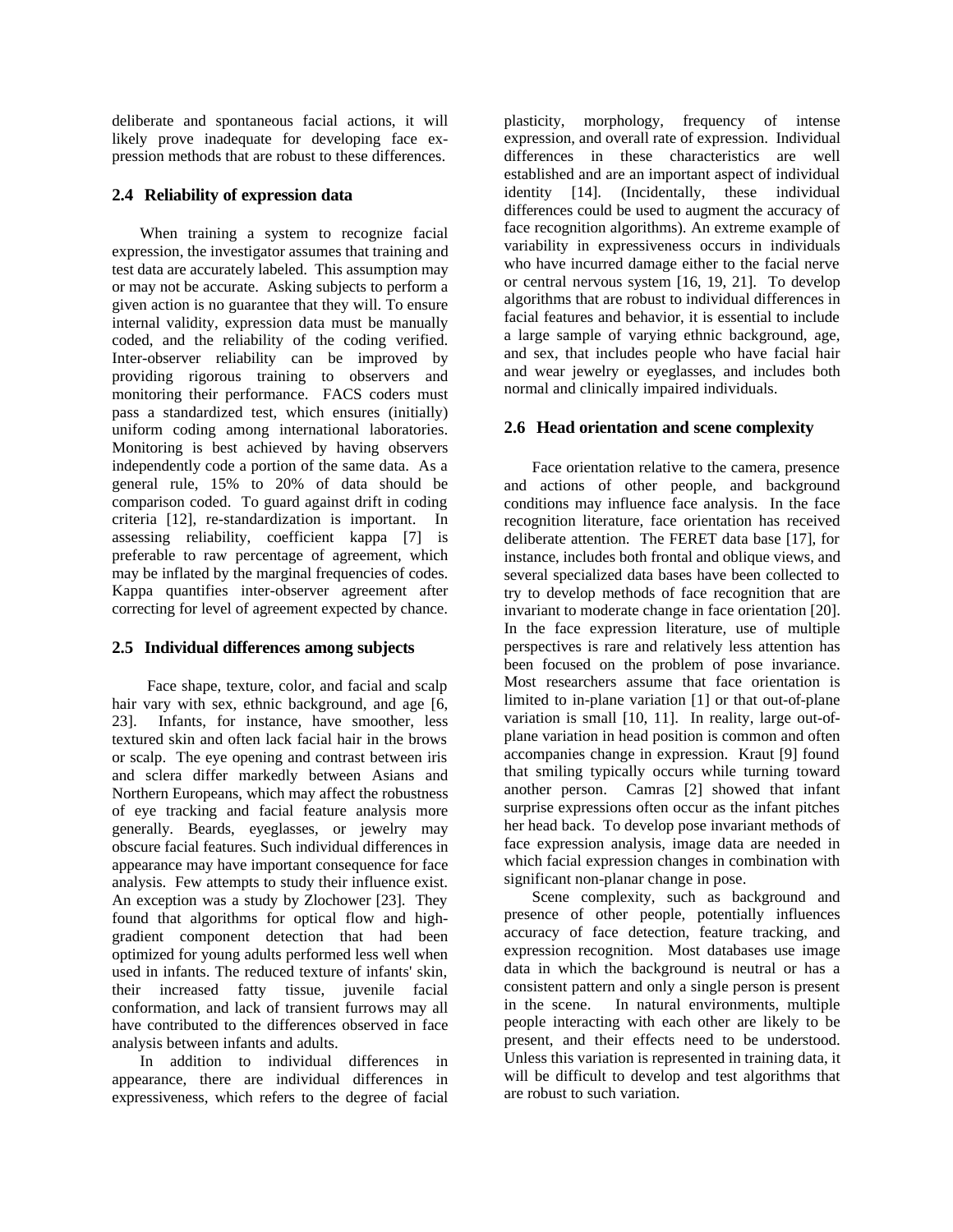#### **2.7 Image acquisition and resolution**

Image acquisition includes properties and number of video cameras and digitizer, size of the face image relative to total image dimensions, and ambient lighting. All of these factors may influence facial expression analysis. Images acquired in low light or at coarse resolution can provide less information about facial features. Similarly, when face image size is small relative to total image size, less information is available. NTSC cameras record images at 30 frames per second, The implications of down-sampling from this rate are unknown. Many algorithms for optical flow assume that pixel displacement between adjacent frames is small. Unless they are tested at a range of sampling rates, robustness to sampling rate and resolution cannot be assessed.

Within an image sequence, change in head position relative to the light source and variation in ambient lighting have potentially significant effects on face expression analysis. A light source above the subject's head will cause shadows to fall below the brows, which can obscure the eyes, especially for subject's with more pronounced bone structure or hair. Methods that work well in studio lighting may perform poorly in more naturalistic lighting (e.g., through an exterior window) when angle of lighting changes across an image sequence.

Most investigators use single-camera set-ups, which is problematic when a frontal orientation is not required. With image data from a single camera, outof-plane variation may be difficult to standardize. For more than small out-of-plane rotation, multiple cameras may be required. Multiple camera setups can support 3-D modeling and in some cases ground truth with which to assess the accuracy of image alignment.

Image resolution is another concern. Professional grade PAL cameras, for instance, provide very high resolution images. By contrast, security cameras provide ones that are seriously degraded. Although post processing may improve image resolution, the degree of potential improvement is likely limited. Also the effects of post processing for expression recognition are not known. Algorithms that work well at optimal resolutions of full-face frontal images and studio lighting can be expected to perform poorly when recording conditions are degraded or images are compressed. Without knowing the boundary conditions of face expression algorithms. of face expression comparative performance is difficult to assess. Algorithms that appear superior within one set of boundary conditions may perform more poorly across the range of potential applications. Appropriate data with which these factors can be tested are needed.

### **2.8 Relation to non-facial behavior**

Facial expression is one of several channels of nonverbal communication that may occur together. Contraction of the zygomaticus major (AU 12), for instance, often is associated with positive or happy vocalizations, and smiling tends to increase vocal fundamental frequency [3]. Few research groups, however, have attempted to integrate gesture recognition broadly defined across multiple channels of communication. An important question is whether there are advantages to early rather than late integration. Databases containing multi-modal expressive behavior afford opportunity for integrated approaches to analysis of facial expression, prosody, gesture, and kinetic expression.

#### **2.9 Summary and problem statement**

The problem space for facial expression includes multiple dimensions. To develop robust methods of facial expression analysis, these dimensions must be adequately sampled. In addition, to allow for comparative tests of alternative approaches to facial expression analysis, appropriate data must be made available to the face analysis community. To meet these needs, we have developed the CMU-Pittsburgh AU-Coded Facial Expression Database to serve as a test-bed for algorithm development and testing.

# **3 The CMU-PITTSBURGH AU-Coded Face Expression Image Database**

Our interdisciplinary research group of psychologists and computer scientists is developing a large, representative facial expression database for use in both training and testing of algorithms for facial expression analysis. In this section we first describe the CMU-Pittsburgh AU-Coded Face Expression Database. We then evaluate the database against the criteria presented above, and discuss current and future work.

### **3.1 Description of database**

Facial behavior was recorded in 210 adults between the ages of 18 and 50 years. They were 69% female, 31% male, 81%% Euro-American, 13% Afro-American, and 6% other groups (Table 3). They were observed in an observation room equipped with a chair on which to sit and two Panasonic WV3230 cameras, each connected to a Panasonic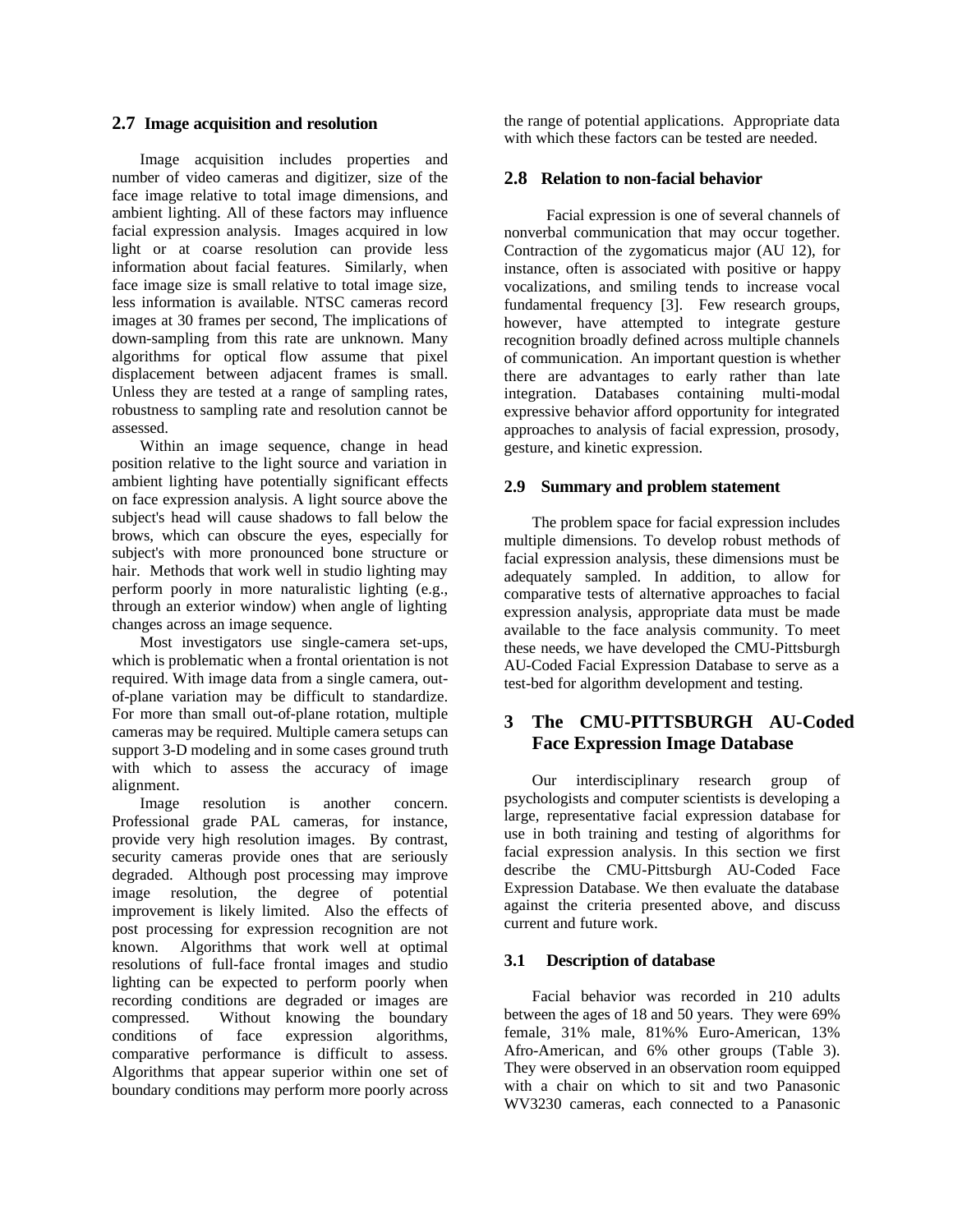AG-7500 video recorder with a Horita synchronized time-code generator. One of the cameras was located directly in front of the subject, and the other was positioned 30 degrees to the subject's right. An example of image data from the CMU-Pittsburgh AU-Coded Facial Expression Database can be seen in Figure 1. For approximately one third of subjects, ambient room lighting augmented by a high-intensity lamp was used. For the other two thirds, two highintensity lamps with reflective umbrellas were used to provide uniform lighting.

**Table 3. CMU-Pittsburgh AU-Coded Facial Expression Database.**

| Subjects            |                            |  |  |
|---------------------|----------------------------|--|--|
| Number of subjects  | 210                        |  |  |
| Age                 | $18-50$ years              |  |  |
| Women               | 69%                        |  |  |
| Men                 | 31%                        |  |  |
| Euro-American       | 81%                        |  |  |
| Afro-American       | 13%                        |  |  |
| Other               | 6%                         |  |  |
| Digitized sequences |                            |  |  |
| Number of subjects  | 182                        |  |  |
| Resolution          | 640x490 for grayscale      |  |  |
|                     | $640x480$ for 24-bit color |  |  |
| Frontal view        | 2105                       |  |  |
| 30-degree view      | Videotape only             |  |  |
| Sequence duration   | 9-60 frames/sequence       |  |  |
| <b>Action Units</b> |                            |  |  |
| From Table 1        | All but AU 13              |  |  |
| From Table 2        | AU 8, 38, and 39           |  |  |

Subjects were instructed by an experimenter to perform a series of 23 facial displays; these included single action units and combinations of action units. Although each display began and ended in a neutral face, for combinations the timing of action units could be examined. Sixty subjects performed head rotation to 30 degrees with facial expression, which was recorded with both cameras.

Image sequences for frontal views were digitized into either 640x490 or 640x480 pixel arrays with 8 bit gray-scale or 24-bit color values. To date, 1917 image sequences from 182 subjects have been FACS coded for either target action units or the entire sequence. Thirty-degree views are available on videotape. Approximately fifteen percent of the 1917 sequences were comparison coded by a second certified FACS coder. Inter-observer agreement was quantified with coefficient kappa, which is the proportion of agreement above what would be expected to occur by chance [7]. The mean kappas for inter-observer agreement were 0.82 for action units coded at apex and 0.75 for frame-by-frame coding. For those action units that were coded only at

apex and not from beginning to end, we are performing additional coding. We also are increasing the number of action units that have been coded for intensity.



**Figure 1. Frontal and 30-degree to the side views available in CMU-Pittsburgh AU-Coded Facial Expression Database.**

The CMU-Pittsburgh AU-Coded Face Expression Image Database includes all of the action units listed in Table 1 either alone or in combination with other AUs, with the exception of AU 13, which most people find difficult to perform voluntarily and occurs infrequently in spontaneous behavior. Miscellaneous actions listed in Table 2 are less well represented.The database has been used in several studies [e.g., 10, 11, 18]. For information about use of the database, please contact the second author.

#### **3.2 Database evaluation**

With 1917 sequences from 182 male and female subjects of varying ethnic background, the database provides a sufficiently large, representative test-bed for assessing facial behavior and individualdifference factors. The level of facial expression description supports analyses of single action units and both additive and non-additive combinations. By applying EMFACS, emotion-specified expressions (e.g., joy, anger) may be analyzed as well. Action unit combinations representing joy, surprise, sadness, disgust, anger, and fear are included in adequate numbers. These prototypic expressions may be further combined to form aggregates of positive and negative expression. The database includes subjects of varying skin color and facial conformation, so that the influence of these factors may be examined.

Lighting conditions and context were relatively uniform. Out-of-plane head motion was small to mild. Images were acquired using S-Video cameras (approximately 425 lines per frame) and digitized at frame rate omitting odd fields. The image data may be transformed or down-sampled to examine the effects of reduced resolution, sampling rate, image compression, and luminance.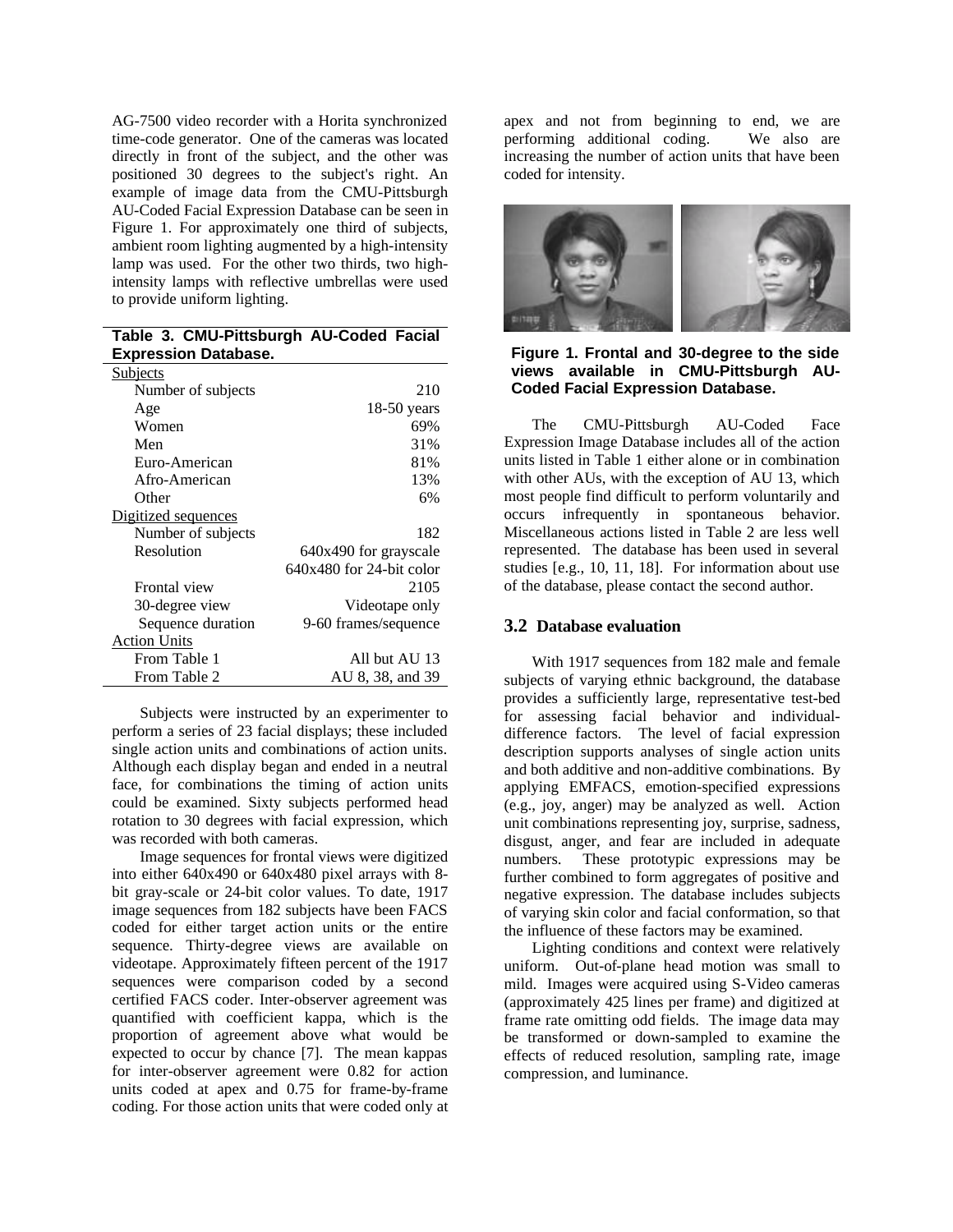The database has several limitations in its present form. Intensity scoring of action units is incomplete, and for many sequences only target frames rather than the entire sequence have been coded. As noted above, continued coding is underway in order to further improve the data. Another limitation is the lack of spontaneous expressions. Because deliberate and spontaneous expressions may have different appearance and timing, it is important to have adequate numbers of each.

One solution, which we are pursuing, is to examine our videotapes for instances of spontaneously occurring action units that occurred during the experimental session. We now have a large sample of spontaneous smiles (AU 12) and related action units (e.g., AU 6), and these will be added to the database.



**Figure 2. Automated face detection and facial-feature and eye tracking in image sequence obtained from synchronized cameras and split-screen generator.**

#### **3.3 Database extension.**

**Emotion analysis**. We are making arrangements to include data from our studies of emotion processes. In these studies, we have elicited emotion responses in infants, children, and adults and recorded their facial and vocal behavior [e.g., 3, 23]. Figure 2 from [18] shows an example of automated face detection and feature tracking in an image sequence of face-to-face interaction between a mother and her infant. The image was acquired from two synchronized cameras and a split-screen specialeffects generator, which is commonly used by psychologists who study social interaction. The image suggests challenges in several dimensions of

the face analysis problem space. The face images and facial features, especially in the infant, are small relative to the image size, the infant's face has low texture, some shadows occur, and the likelihood of sudden and large motion, occasional occlusion, and moderate out-of-plane motion is high. These are challenging problems for which appropriate training and testing data are critical.

**Surgical application.** Another data source is facial behavior from patients who have experienced damage to the facial nerve or the higher brain centers that control facial behavior [16]. An example can be seen in Figure 3 from [21]. Notice the mild asymmetry in repose due to muscle weakness and the more marked asymmetry that occurs in the second frame. The inclusion of clinical data such as these challenges assumptions of symmetry, which are common when working with directed facial action task images from subjects who have normal facial function.



**Figure 3. Automated facial feature tracking in image sequence from subject with facial nerve impairment.**

**Omni-view facial analysis.** We plan to expand our ability to analyze facial expression from multiple perspectives. Our research team has a method referred to as virtualized reality that can integrate input from dense arrays of over 50 cameras [15]. An example of a face image from multiple camera views can be seen in Figure 4. The subject is shown from the perspective of six cameras. Using virtualized reality, intermediate views may be generated for all possible perspectives. This approach affords accurate 3-D modeling of facial expression and the necessary ground-truth with which to test image alignment algorithms that are based on single-camera data.

### **4. Conclusion.**

The problem space for facial expression analysis includes multiple dimensions. These include level of description, transitions among expressions, distinctions between deliberate and spontaneous expressions, reliability and validity of training and test data, individual differences among subjects in facial features and related characteristics, head orientation and scene complexity, image